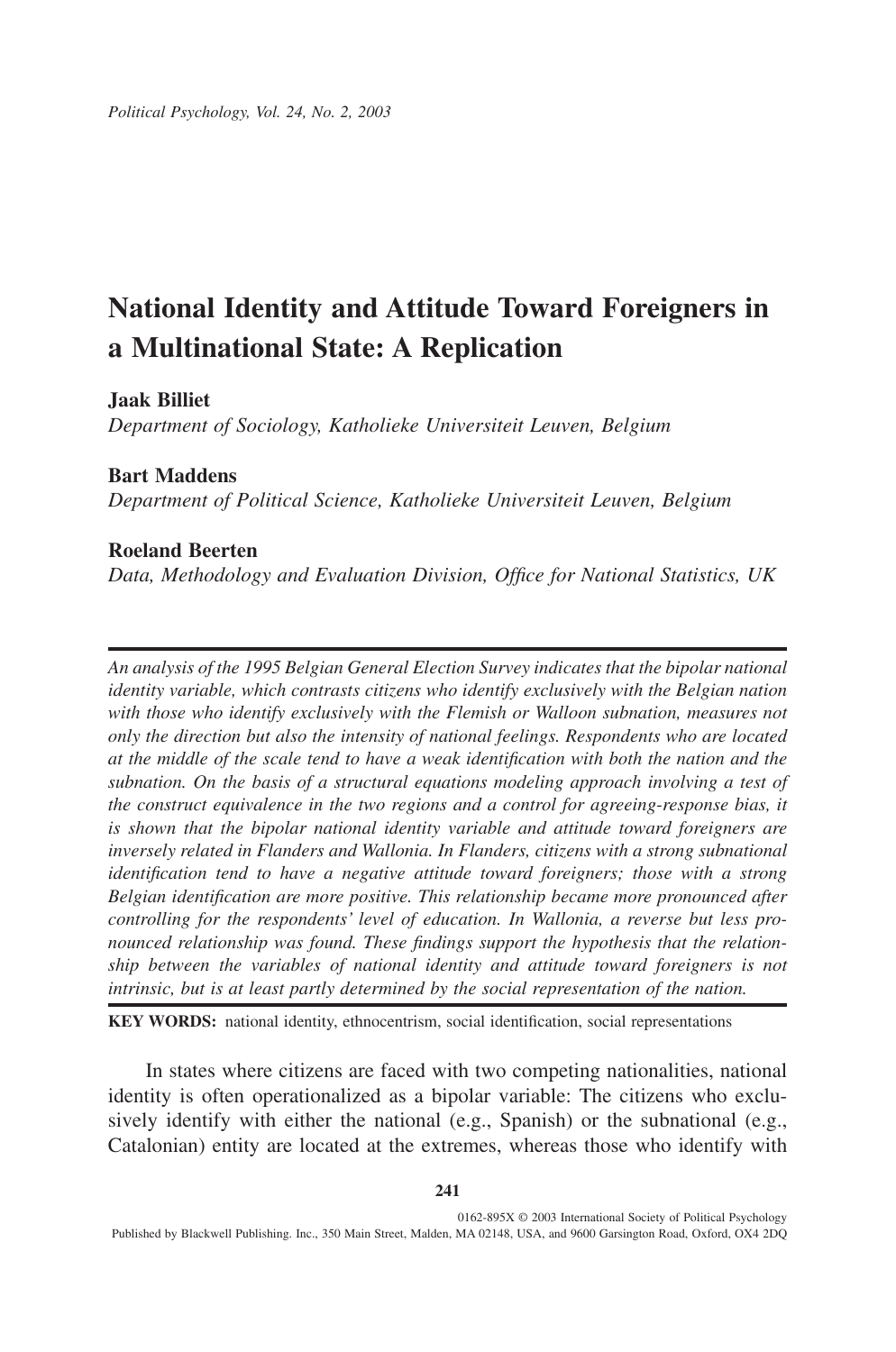both nationalities are located in the middle (e.g., Moral, 1998, pp. 38–44; Moreno, Arriba, & Serrano, 1998). The latter group is usually described as having a multiple national identity, but it is not always clear what this means. The concept of a multiple national identity can be interpreted to imply that a citizen has a double sense of national belonging—for instance, sharing the Spanish identity with those who exclusively identify themselves as Spanish and the Catalonian identity with those who exclusively identify themselves as Catalan. An alternative interpretation is that "bi-national" citizens are simply indifferent with regard to the nationality issue. They take a middle position not because they value both nationalities equally, but because they have a weak identification with the nation as such, be it Spain or Catalonia. The implication of the latter interpretation is that the bipolar scale can be collapsed into a unipolar scale measuring the intensity of attachment to the nation. The findings presented below, based on Belgian survey data, support the second interpretation.

A related concern of this article is the relationship between the bipolar national identity variable and citizens' attitude toward foreigners. To the extent that the former variable measures the intensity of national identity, as described above, it can be hypothesized that the citizens at either extreme of the scale will be more hostile toward the relevant outgroups of the national ingroup (i.e., foreigners): The more a citizen identifies with the nation, the more he or she will tend to contra-identify with foreigners. This hypothesis of an intrinsic relationship between national identity and attitude toward foreigners can be traced back to Sumner (1906, pp. 27–30), who considered outgroup aggression and ingroup identification as basically correlative. However, this view is now generally considered too extreme, as social-psychological research has shown that social identification (i.e., the sense of belonging to an ingroup) does not require a contraidentification with a salient outgroup (e.g., Brewer & Miller, 1996, pp. 47–48). The implication with regard to national identity is that citizens may have a strong identification with the nation without adopting a hostile attitude toward foreigners.

An alternative hypothesis is that the relationship between national identity and attitude toward foreigners is determined by the social representation of the nation—that is, by the shared images and beliefs about the national ingroup and its relationship to other groups or "foreigners" (Van Dijk, 1993, p. 39). In the case of an ethnic-cultural representation—involving a vision of the nation as a community of citizens sharing a common cultural heritage—we would expect an intense identification with the nation to coincide with a negative attitude toward foreigners, being perceived as a threat to the national culture. Conversely, in the case of a civic or republican representation<sup>1</sup>—involving a vision of the

<sup>&</sup>lt;sup>1</sup> Similar distinctions between ethnic and civic nationalism can be found throughout the literature on nationalism. For a recent overview, see Brown, 1999.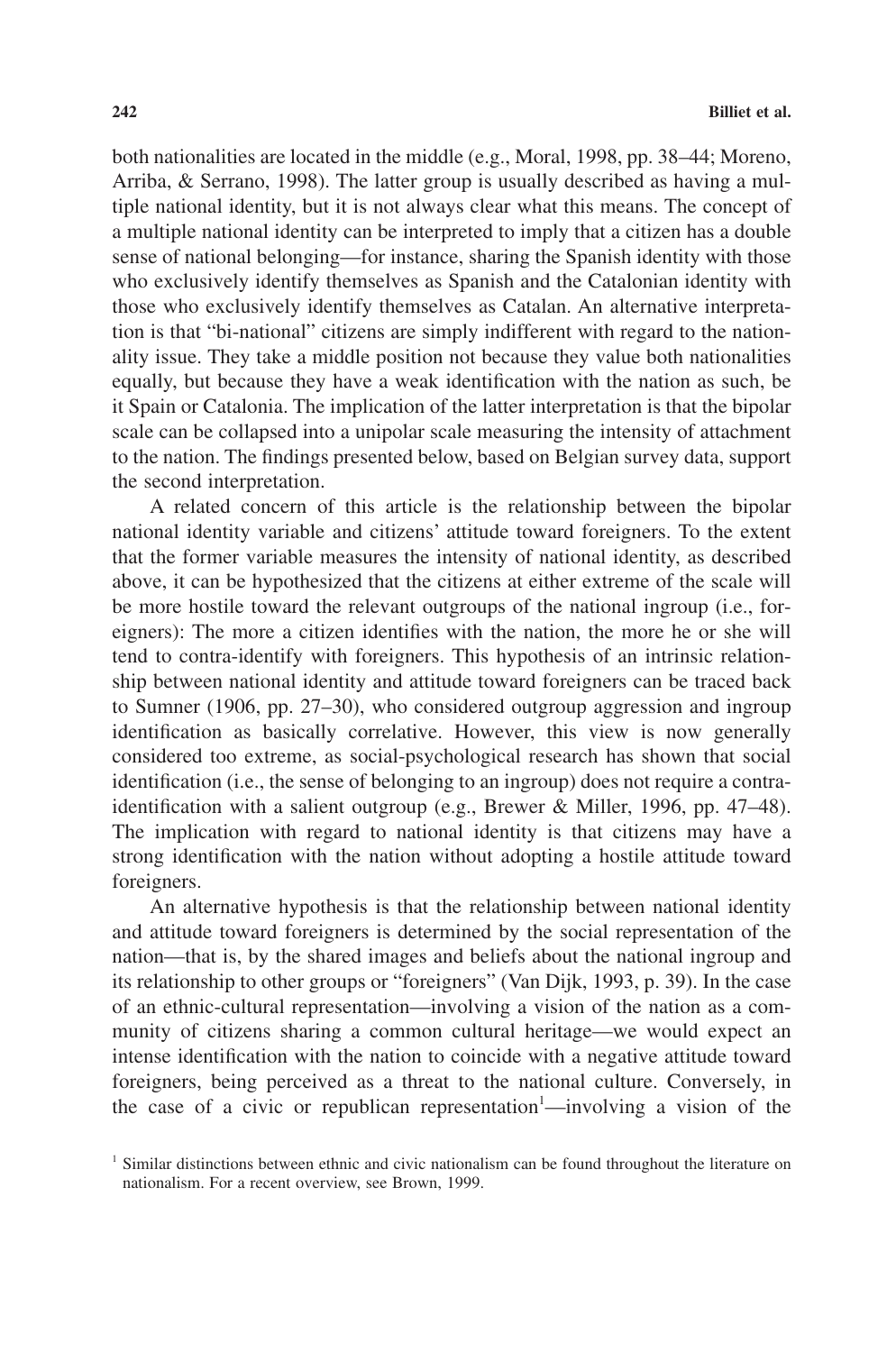nation as a dynamic community of equal citizens who are bound by and committed to a basic contract, irrespective of their culture or descent—an intense national identity would be expected to coincide with a positive attitude toward foreigners.

# *The Case of Belgium*

Belgium is a telling example of a state whose citizens are faced with two competing projects of nation-building. The most obvious national identity is still the official Belgian one, but the main subnational entities, Flanders and Wallonia,<sup>2</sup> acquired a substantial amount of autonomy during the last decades and increasingly promote a specific "national" identity. The federal authorities portray Belgium as a civic nation that celebrates the value of cultural diversity and allows citizens with different cultures to live together in harmony. The Flemish identity, on the other hand, appears to be associated with the protection of the Flemish cultural heritage—in particular the Dutch language—and hence with a more defensive attitude toward other cultures. Conversely, the Walloon identity is primarily associated with the social-economic emancipation of the Walloon region and also with openness toward other cultures and anti-racism (Van Dam, 1996). In Flanders, there is a strong extreme right party that is rooted in the Flemish nationalist movement and favors Flemish independence. In Wallonia, the extreme right is more marginal and fragmented.<sup>3</sup> The largest extreme right party continues a tradition of ethnic-cultural Belgian nationalism and is averse to Walloon regionalism. The representation of the Belgian identity is thus less homogeneous in Wallonia, where the official civic representation is interfered with by the ethniccultural representation of the extreme right.<sup>4</sup>

Following the social representation hypothesis, it is expected that in Flanders, the citizens who intensely identify with Flanders will tend to have a negative attitude toward foreigners, whereas those who intensely identify with Belgium will tend to be more positive toward foreigners. This means that a clear linear relationship between the bipolar national identity variable and attitude toward foreigners is expected. The relationship between attitude toward foreigners and the bipolar national identity variable is expected to be more diffuse in Wallonia, because the representations of the Belgian and the Walloon identity are

<sup>&</sup>lt;sup>2</sup> The third entity, Brussels, is left aside in this study. The situation there is more complex, because the Flemish and Francophone "communities" have authority over the Flemish and Francophone institutions that develop activities in the domain of "personalized" affairs (culture, education, well-being) in Brussels. This is one of the reasons why Brussels cannot be put on the same footing as the Flemish and Walloon "subnations."

<sup>&</sup>lt;sup>3</sup> The Front National obtained 5.5% of the Walloon votes in the 1995 parliamentary elections.

<sup>4</sup> For a more detailed description of the Belgian, Flemish, and Walloon identities, see Maddens et al., 2000.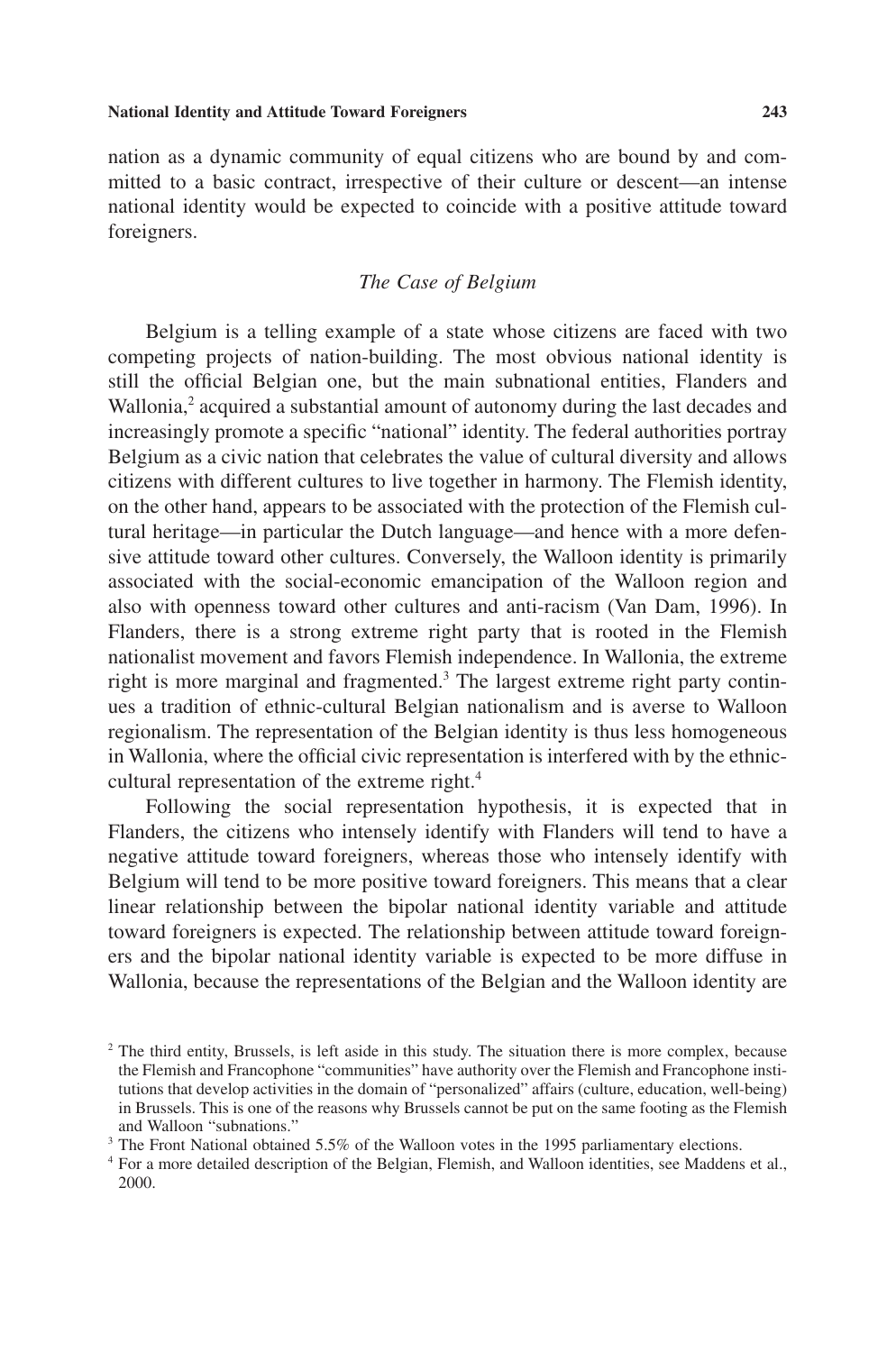less distinct. However, assuming that the official civic image of Belgium is somewhat tainted by the ethnic-cultural representation by the extreme right, it can be expected that a negative attitude toward foreigners will tend to coincide with an intense Belgian rather than Walloon identification, the relationship thus being reversed compared to Flanders.

This social representation hypothesis was supported by earlier research on the Belgian case, based on 1991 survey data (see Maddens, Billiet, & Beerten, 2000). In this article, the hypothesis is tested on the basis of more recent survey data and a more sophisticated statistical method, involving a style factor controlling for agreeing-response bias (see Billiet & McClendon, 2000).

## **Data and Measurements**

The analysis is based on the Belgian General Election survey carried out after the 1995 parliamentary elections by ISPO and PIOP (the Inter-university Centre for Political Opinion Research at the Katholieke Universiteit Leuven and the Université Catholique de Louvain, respectively). The staged random selection in 1995 contained 2,099 Flemings and 1,258 Walloons between 18 and 75 years of age. Voters in Brussels are not included in the analysis reported here. The Flemish voters were interviewed in Dutch; the Walloons in French.

## *Indicators for Attitude Toward Foreigners*

This concept was operationalized using a set of opinion items expressing subjective feelings of threat by immigrants of (mainly) Turkish or Moroccan origin. The survey contained a balanced scale with three positively worded and three negatively worded statements to control for acquiescence (Billiet & McClendon, 2000). The three positive items related to the view that immigrants contribute to the country's prosperity (*prosperity*), that the presence of several cultures is enriching (*enriching*), and that immigrants are welcome (*welcome*). Of the three negative indicators, two expressed the attitude of feeling threatened by immigrants belonging to a religious minority in the domains of culture and customs (*culture*) and employment (*employ*); the third item tried to capture distrust of immigrants (*distrust*). Table 1 shows the question wording of the items regarding attitude toward foreigners, together with information about the percentages of respondents that agreed or completely agreed with each item.

# *Indicators for National Identity*

The 1995 election survey contains five items that can be used to construct a latent bipolar national identity variable. Respondents were asked whether they felt exclusively or predominantly Flemish/Walloon, felt exclusively or predominantly Belgian, or equally identified with both (*exclus*\_*id*). Respondents were also asked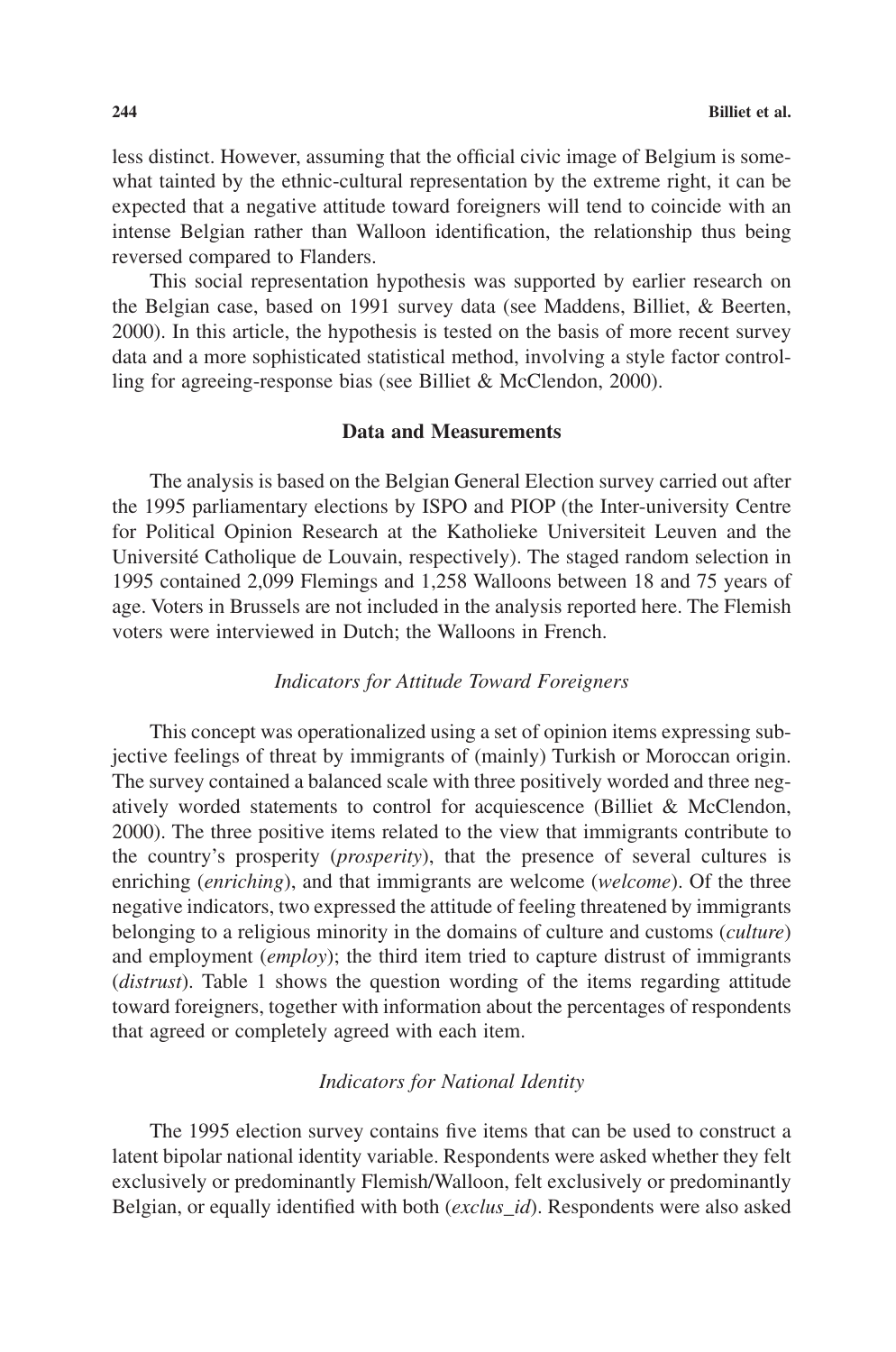| Label            | <b>Item</b>                                                 | % (completely) agree |          |
|------------------|-------------------------------------------------------------|----------------------|----------|
|                  |                                                             | <b>Flanders</b>      | Wallonia |
| Distrust $(-)$   | In general, immigrants are not to be trusted.               | 26.0                 | 31.3     |
| Employ $(-)$     | Guest workers endanger the employment of the Belgians.      | 42.9                 | 52.9     |
| Culture $(-)$    | Muslims are a threat for our culture and customs.           | 35.0                 | 43.9     |
| Prosperity $(+)$ | The immigrants contribute to the prosperity of our country. | 19.6                 | 23.4     |
| Enriching $(+)$  | The presence of different cultures enriches our society.    | 44.9                 | 52.1     |
| Welcome $(+)$    | We should kindly welcome the foreigners who come to         | 14.9                 | 17.7     |
|                  | live here.                                                  |                      |          |

**Table 1.** Question Wordings of the Items Measuring Attitude Toward Immigrants in the 1991 and 1995 Belgian General Election Surveys

*Note.* Percentages are scores of 4 (agree) or 5 (completely agree) on 5-point scales (from "completely agree" to "completely disagree").

to rank-order various political entities according to their identification with them *(first id)*. Three other items measured opinions on state reform in Belgium. These are regarded as proxy questions for national awareness: Respondents were asked to indicate on an 11-point scale to what extent important decisions in the Belgian state should be taken at a regional level (*decisions*); they were also asked to indicate on a 5-point scale (from "completely agree" to "completely disagree") their opinion on the split of the social security system between the regions (*soc*\_*sec*). Finally, respondents in Wallonia and Flanders were asked a different question on the opposition between independence and the unitary state (*independ*), because the researchers wished to take the differences in public opinion in the two regions into account. Respondents in Flanders were asked to what extent they agreed with the commitment to independence for Flanders as a policy objective. Respondents in Wallonia, by contrast, were asked to what extent they agreed with a policy focused on ending the division of Belgium. This question was regarded as a functional equivalent. The question wordings and response distributions on these indicators are reported in Table 2.

## *The Interpretation of the Middle Position in the Bipolar Scale*

The alternative hypotheses about the relationship between national identity and attitude toward foreigners in Belgium were based on the assumption that respondents who take a middle position on the bipolar national identity scale have a weak identification with the nation as such, be it Belgium or Flanders/ Wallonia. This implies that the bipolar variable captures not only the direction but also the intensity of national feelings.

This assumption can be tested on the basis of a separate measurement in the ISPO data of the intensity of the feelings (strong, moderate, weak) toward Belgium and Flanders/Wallonia, respectively. If the bipolar variable taps inten-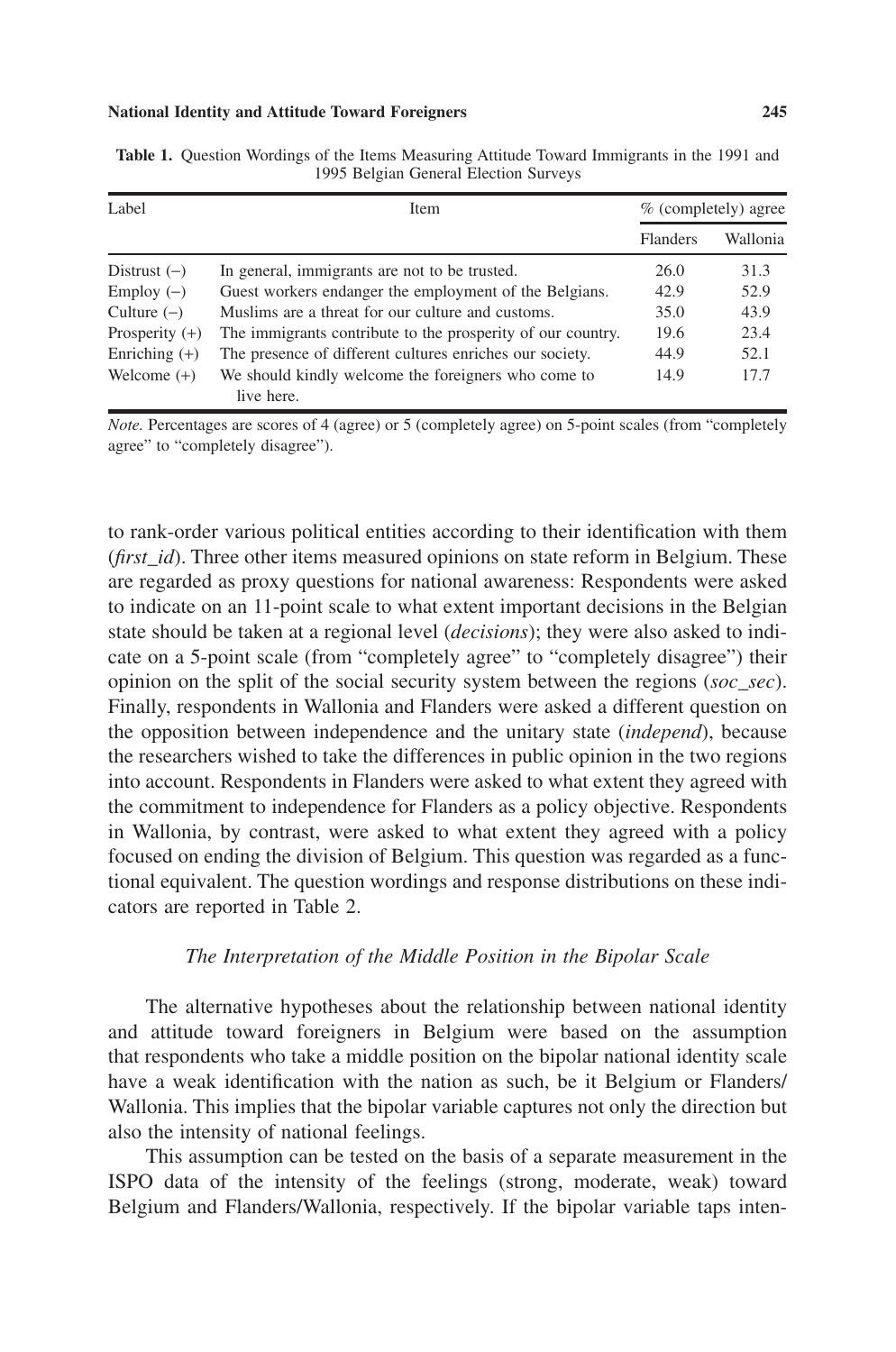|           | Item                                                           | Flanders | Wallonia |
|-----------|----------------------------------------------------------------|----------|----------|
| Decisions | Flanders/Wallonia must decide on everything (score 6–10)       | 33.5     | 16.1     |
|           | Neutral (score 5)                                              | 21.0     | 28.2     |
|           | Belgium must decide on everything (score $0-4$ )               | 45.5     | 55.7     |
|           | N 100%                                                         | 2,088    | 1,192    |
| Independ  | Agree with Flemish independence (score 4, 5)                   | 35.7     |          |
| (Dutch)   | Neutral (score 3)                                              | 23.0     |          |
| version)  | Disagree with Flemish independence (score 1, 2)                | 41.3     |          |
| Independ  | Agree with ending the splitting of Belgium (score 1, 2)        |          | 83.7     |
| (French   | Neutral (score 3)                                              |          | 5.9      |
| version)  | Disagree with ending the splitting of Belgium (score 4, 5)     |          | 10.4     |
|           | $N$ 100%                                                       | 1,966    | 1,218    |
| Soc sec   | Agree with splitting of social security system (score 4, 5)    | 44.9     | 13.1     |
|           | Neutral (score 3)                                              | 27.2     | 15.5     |
|           | Disagree with splitting of social security system (score 1, 2) | 27.9     | 71.3     |
|           | N 100%                                                         | 1,897    | 1,120    |
| First id  | Identification with federal states (score 3)                   | 24.7     | 18.0     |
|           | Neutral (score 2)                                              | 23.2     | 16.8     |
|           | Identification with Belgium (score 1)                          | 51.9     | 65.1     |
|           | N 100%                                                         | 2,059    | 1,241    |
| Exclus id | Only Flemish/Walloon (score 5)                                 | 3.6      | 1.9      |
|           | More Flemish/Walloon than Belgian (score 4)                    | 23.1     | 10.0     |
|           | Equally Flemish/Walloon and Belgian (score 3)                  | 45.3     | 44.7     |
|           | More Belgian than Flemish/Walloon (score 2)                    | 17.2     | 25.3     |
|           | Only Belgian (score 1)                                         | 10.8     | 18.0     |
|           | N 100%                                                         | 2,058    | 1,225    |

**Table 2.** Responses to Five National Identity Items in Flanders and Wallonia (vertical percentages)

sity, then we would expect the middle position to be occupied mainly by the respondents with weak feelings toward both Belgium and Flanders/Wallonia, and the extremes by those with strong feelings toward either Belgium or Flanders/Wallonia.

A simple bivariate cross-tabulation of the separate intensity items with the standard item measuring multiple identities (*exclus*\_*id*)—which has the highest loading on the bipolar construct (see below)—shows linear relationships and moderate correlations. In Flanders, 55% of those who mainly or exclusively feel Flemish do so strongly. This strong feeling decreases to 15% among those who feel mainly or exclusively Belgian. In the middle position of the scale ("as much Flemish as Belgian"), more than 60% of the respondents have weak Flemish feelings  $(r = .33)$ . The same pattern holds for the strength of feeling Belgian, but the relationship is weaker  $(r = -.21)$ . About 45% who mainly or exclusively feel Belgian do so strongly. This decreases to 21% among those who mainly or exclusively feel Flemish. About 57% of those in the middle position ("as much Flemish as Belgian") feel moderately Belgian. The same conclusion holds for the Walloon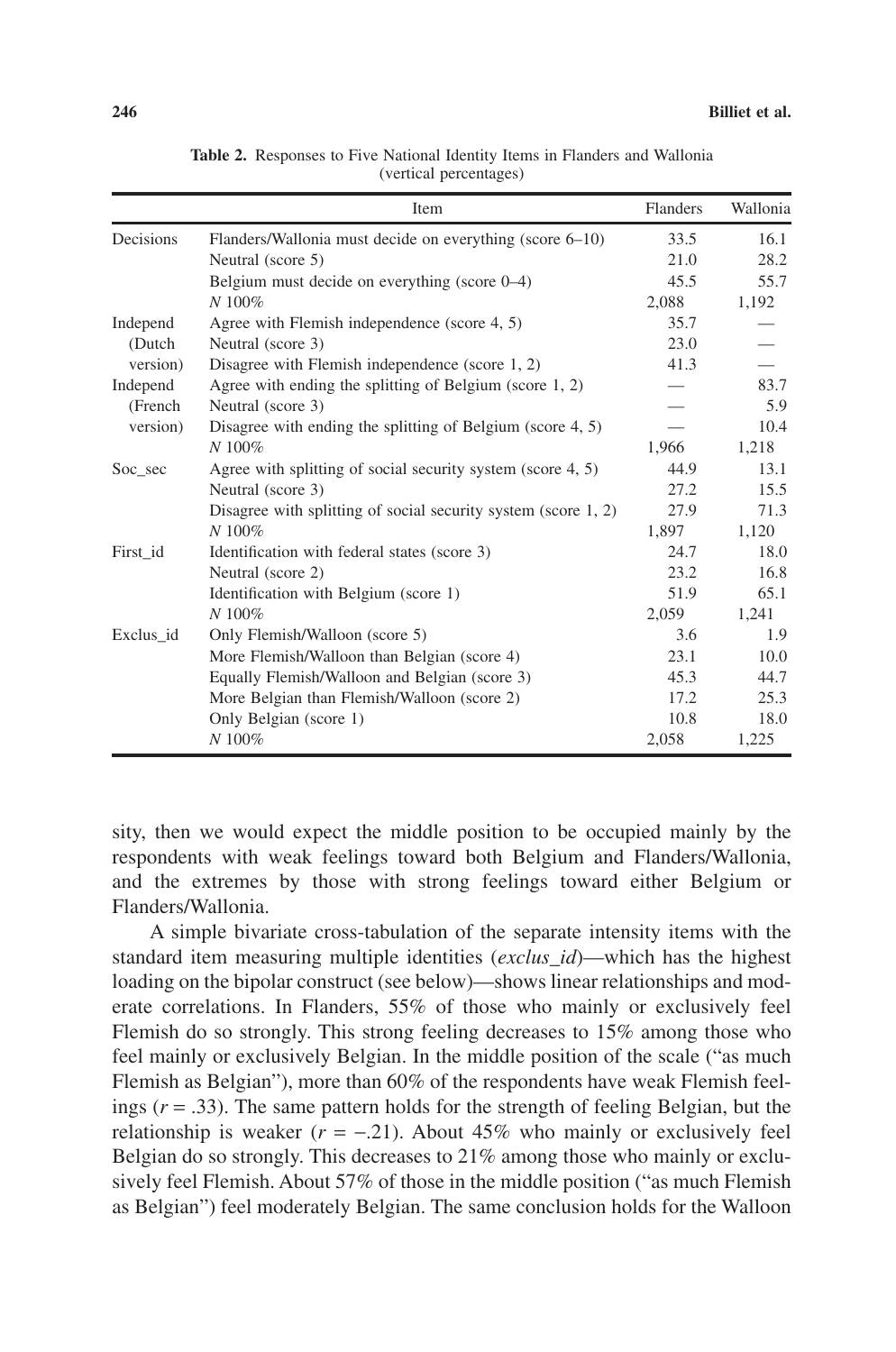sample, but the correlations are weaker than in the Flemish sample (.20 and -.17, respectively). The majority of the respondents in the middle have moderate feelings. Among those who exclusively or mainly feel Belgian, more people feel strongly Belgian (54%) than in Flanders, but among those who mainly or exclusively feel Walloon, the proportion of those who feel strongly Walloon is less pronounced (41%).

An analysis on the basis of the latent national identity construct, modeled below, yields similar results. The relationships between a weighted composite scale (i.e., a linear combination of the five indicators of national identity, which is transformed into a 10-point scale) and the intensity of feelings toward Belgium and Flanders/Wallonia are linear. Among the respondents with the lowest two scores (Belgian pole), about 20% express strong feelings toward Flanders. This amount increases to 25% in the middle position and to 60% among the respondents with the highest two scores (Flemish pole). At the same time, the proportion of respondents with strong feelings toward Belgium drops from 57% among the respondents at the Belgian pole of the scale to 30% in the middle position, and to 21% among the Flemish respondents with high scores (Flemish pole of the scale). The picture for the strength of feelings toward Wallonia is less clear. The proportions of Walloon respondents with strong feelings toward Wallonia do not vary strongly according to position on the bipolar national identity scale, but the respondents with weak feelings are more concentrated in the middle of the scale. Strong feelings toward Belgium are much more pronounced (68%) among Walloon respondents with low scores (Belgian pole of the scale) than in the middle (40%) and on the other side of the scale (24%). We may thus conclude that the bipolar national identity variable measures the intensity of national feelings as well as the direction.

# **Methods**

In cross-cultural comparative research, it is vitally important to test whether constructs that are deemed to measure the same concept are equivalent and have the same meaning in the different cultural groups. We start from the hypothesis of complete invariance of the measured constructs in the two groups, or "metric invariance" (Steenkamp & Baumgartner, 1998, p. 80). This means that we assume that all indicators measured in the two survey populations have precisely the same relationship with the constructs. Only the variances of the latent variables are not assumed to be equal because, after inspecting the distributions of the observed variables in Table 2, there is no reason to assume that these are equal. This means that we do not test the model of complete factorial invariance, which implies that the variances of the latent variables are also equal (Rensvold & Cheung, 1998). The covariance between the two latent variables, however, is constrained to be equal at the start. This assumption is only tested after the measurement model is fixed because this is the crucial test in this study.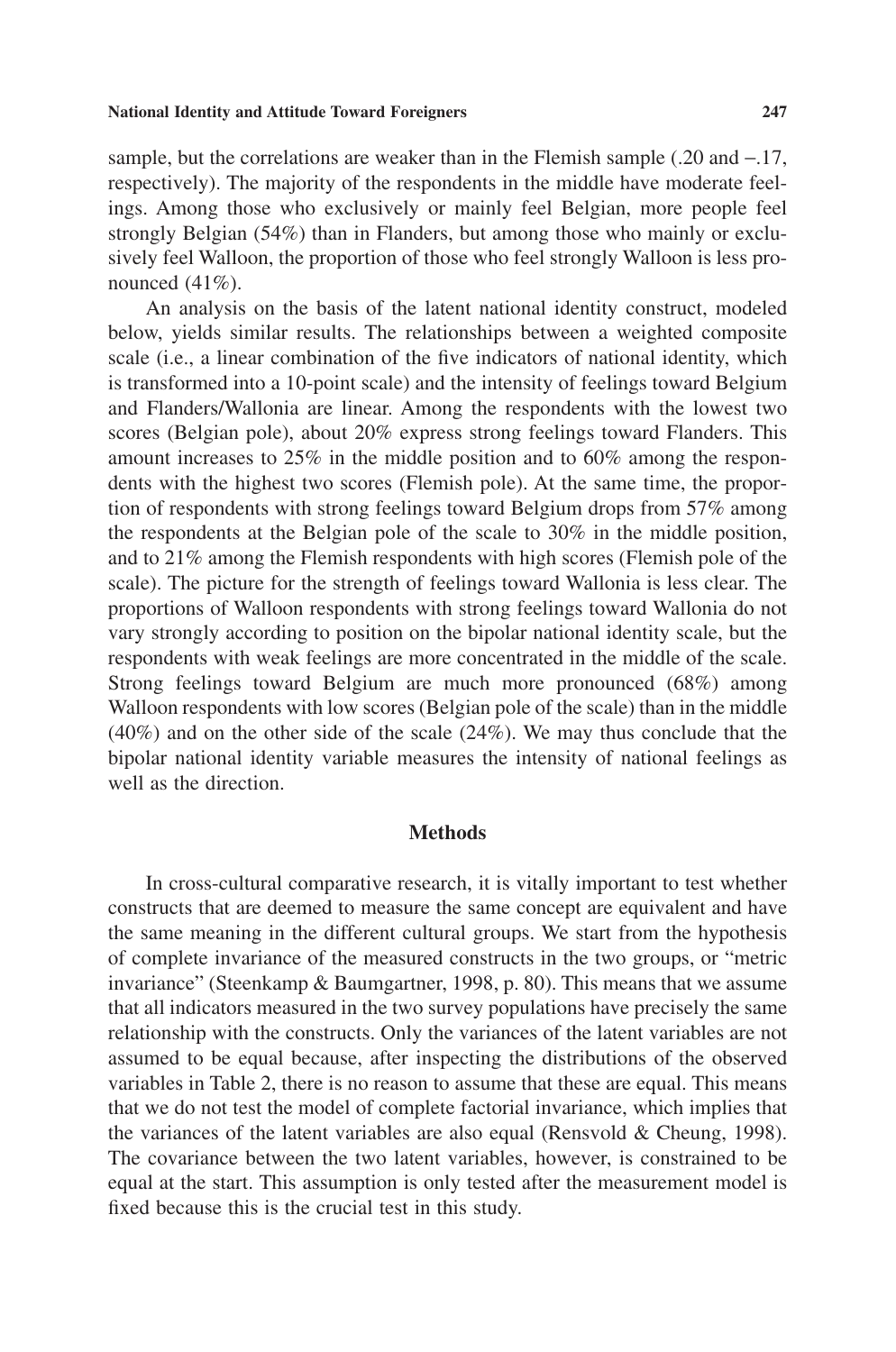As shown below, the assumption of complete measurement invariance is too rigid for the construct "bipolar national identity." That concept does not have exactly the same meaning in Flanders and Wallonia, but it is quasi-equivalent. The measurement of "attitude toward foreigners," by contrast, seems to be completely equivalent in the two populations. The covariances between the two latent variables are not equal (see below).

To investigate the measurement of our construct in the two populations, we have used a structural modeling approach of confirmatory factor analysis. The constructs are equivalent when the factor loadings of the observed indicators on the latent variables and their residual variances are identical in the two groups (Byrne, Shavelson, & Muthén, 1989; Rensvold & Cheung, 1998). To evaluate the equality of the factor loadings in several groups, we tested measurement models concerning one or more latent variables (or constructs).

In general, the measurement model for *m* indicators and *n* latent variables in one population is given by

 $y = \Lambda \eta + \varepsilon$ 

(Bollen, 1989, pp. 16–20, 182), where  $y = (y_1, y_2, \ldots, y_m)$  are the observed variables or indicators,  $\Lambda$  is an  $m \times n$  matrix of regression coefficients  $\lambda_{ii}$ ,  $\eta = (\eta_1, \eta_2, \eta_3)$  $\ldots$ ,  $\eta_n$ ) are the unobserved (or latent) variables, and  $\boldsymbol{\epsilon} = (\epsilon_1, \epsilon_2, \ldots, \epsilon_m)$  are the error terms (or residual variances). It is assumed that the latent variables and the error terms are random variables with zero means, the error terms are uncorrelated with the latent variables, and all observed variables are measured in deviations from their means. The measurement model represents the regression of **y** on  $\eta$ , and the element  $\lambda_{ij}$  of  $\Lambda$  is the partial regression coefficient of  $\eta_j$  in the regression of  $y_i$  on  $\eta_1, \eta_2, \ldots, \eta_n$ . The measurement model implies that the covariance matrix of **y** is

$$
\Sigma = \Lambda \Psi \Lambda' + \Theta_{\varepsilon}
$$

where  $\Psi$  and  $\Theta_{\varepsilon}$  are the covariance matrices of  $\eta$  and  $\varepsilon$ , respectively (Jöreskog & Sörbom, 1993a, p. 121).

In a situation in which the equivalence of the constructs in two groups is evaluated, the test procedure starts with setting all the corresponding parameters equal over the *g* groups  $(\Lambda^1 = \Lambda^2; \Psi^1 = \Psi^2; \varepsilon^1 = \varepsilon^2)$ . Commonly used statistics for evaluating the fit of the model are the  $\chi^2$  statistic, the root mean square error of approximation (RMSEA), the normed fit index (NFI), and the general goodness-of-fit index (GFI) (Bollen & Long, 1992; for an overview, see van de Vijver & Leung, 1997, p. 101). Step by step, constrained parameters that are responsible for large deviations from the observed covariance matrix are relaxed until a statistically acceptable and theoretically meaningful model for all groups is obtained.

There are several options when non-invariant items are detected. First, the items can be eliminated from the scale, but this atheoretical approach poses problems when only a few items are left. Second, one can accept the idea of partial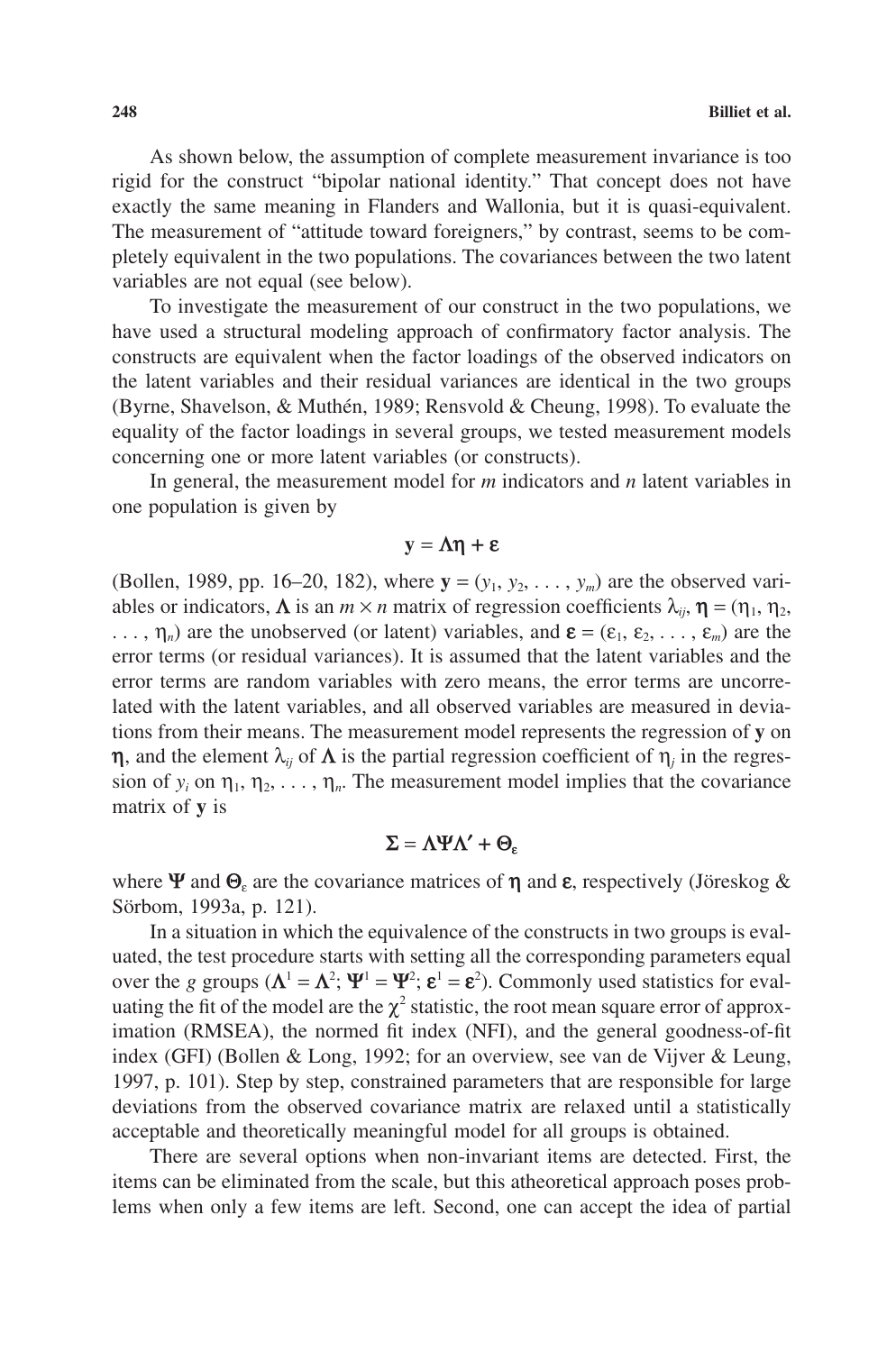factorial invariance (Byrne, Shavelson, & Muthén, 1989). Invariant indicators may be retained if the researcher can argue that they have an insignificant effect on the outcome of the analysis. Finally, the failure to assess complete invariance can lead to the conclusion that the construct has a substantially different meaning in some groups analysis (Rensvold & Cheung, 1998).

Because the observed indicators are all ordinal scales, we use the estimation procedure for ordinal variables in case of sufficiently large samples suggested by Jöreskog (1990). Weighted least squares estimation (WLS) is used with the asymptotic covariance matrix of polychoric correlations. WLS is an asymptotically distributed free fit function (Bollen, 1989, p. 426; Jöreskog & Sörbom, 1993b, p. 21). Because we are testing the measurement equivalence of two cultural groups, the "thresholds" of the observed variables are first computed for data in the two samples together, and then fixed in each sample when the correlations and covariance matrices are computed, as is also recommended by Jöreskog.

## **Results**

## *Testing for Construct Equivalence*

Attitude toward foreigners was measured by a balanced set of items. As argued by several methodologists, there is considerable evidence that items in Likert format can be susceptible to an agreeing-response bias called acquiescence. This agreeing-response bias can be defined as the tendency to agree with statements or questions, independent of their content. Billiet and McClendon (2000) have shown that it is possible to use structural equations modeling to control for this type of response effect. They specified an extra style factor (or common method covariance) that substitutes a number of previously unidentified error covariances. The style factor was very strongly correlated (.90) with the sum of agreements on all indicators of both attitude toward immigrants and political distrust (Billiet & McClendon, 2000, pp. 623–625). The identification of this response effect, however, requires that the attitude scale has been balanced. This means that it should contain a more or less equal number of positively and negatively worded items. Respondents with a tendency toward "yes-saying" will agree with the positively as well as the negatively worded items.

We first examine whether an agreeing-response bias can be discerned in the two cultural groups concerned. This implies that we first check whether there is an intracultural method effect on the Likert items that are used for the measurement of attitude toward foreigners (the balanced set of six items). If this is the case, we can also evaluate whether there is a method bias in the cross-cultural sense in other words, whether the method effect differs across countries. After all, it is not unlikely that respondents from different cultures differ in their susceptibility to an agreeing-response bias. Either way, controlling for acquiescence will lead to a more valid assessment of the equivalence of the construct of interest.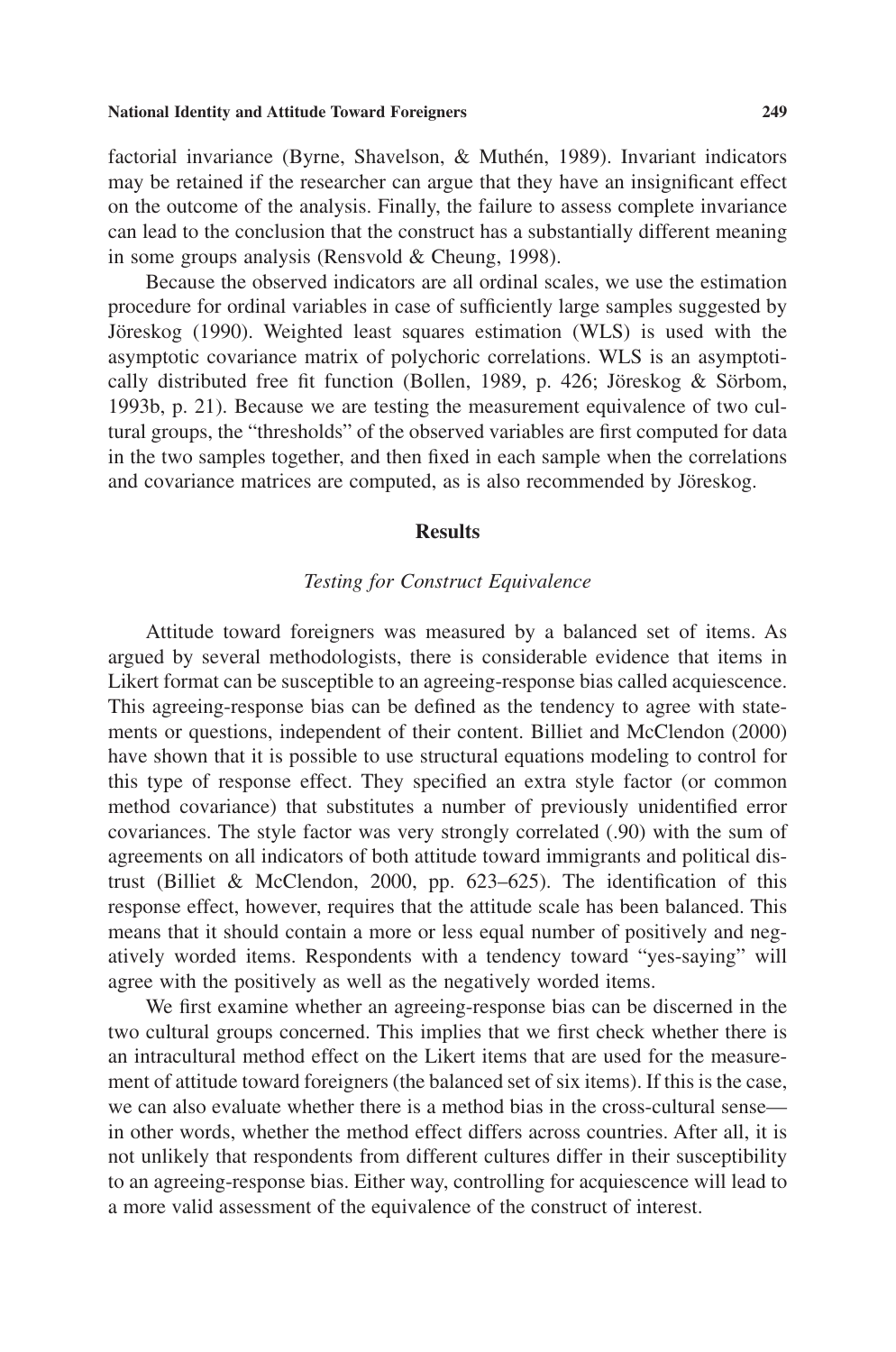**Table 3.** Comparison of the Completely Constrained Models Without (Model A) and With a Method Factor (Model B)

| Model                                         |            |      | df RMSEA $p$ value of close fit NFI |      |
|-----------------------------------------------|------------|------|-------------------------------------|------|
| Model A: factorial invariant; no style factor | 640.71 109 | .078 | .391                                | .980 |
| Model B: factorial invariant; style factor    | 585.73 108 | .068 | .682                                | .982 |

For this analysis, two random samples of about equal size are used  $(N_1 = 963$ .  $N_2 = 932$ ).<sup>5</sup> In Table 3, two completely factorial invariant (constrained) models are compared, a model without the style factor and a model with a style factor. All the factor loadings are invariant over the two groups. There are no error covariances and no cross-loadings. The variances of the latent variables are free and equal over the groups, but the covariances of the two substantive factors with the style factor are fixed to zero in the two groups  $(\psi_{1,3}^1 = \psi_{1,3}^2 = 0; \psi_{2,3}^1 = \psi_{2,3}^2 = 0)$ . In this basic model, the covariances between the two substantive factors are constrained to be equal  $(\psi_{1,2}^1 = \psi_{1,2}^2)$ . This constraint is further tested below.

We can see that in model B, the  $\chi^2$  value decreases about 55 units for a loss of one degree of freedom. The fit indices are all much better in model B than in model A.6 On both statistical and theoretical grounds, the model with a style factor is apparently preferable. It is possible to obtain a better fitted model without a method factor, but not without accepting a large number of error covariances. From a theoretical point of view, a model in which most of the residual covariances can be replaced by an identifiable and theoretical meaningful common source is superior to a model with a large number of non-identifiable correlated errors.

Starting from model B, some constraints are relaxed before the measurement equivalence is investigated (see Table 4). As already mentioned, the variances of the two substantive latent variables are not constrained to be equal over the groups (model C). It is necessary to relax the equality constraints on the factor loadings of the question about social security  $(\lambda_{2,1}^2 \neq \lambda_{2,1}^2)$ , and the corresponding error variances  $(\epsilon_2^2 \neq \epsilon_2^1)$  (model D). Moreover, in model E the error terms of the two indicators in Likert format of the first set of indicators are equal, but not zero [cov( $\epsilon_2$ , $\epsilon_1$ )<sup>2</sup> = cov( $\epsilon_2$ , $\epsilon_1$ )<sup>1</sup> ≠ 0]. It is acceptable that these two items, with a common format that differs from the other three items, have some error variance in

<sup>&</sup>lt;sup>5</sup> The much larger Flemish sample was randomly split into two parts. The first part was used for exploration of the measurement model. The other part was used in the final test on equivalence. Because the estimation method that was used (WLS) only accepts pairwise deletion of missing values, the final samples used in the test are somewhat smaller.

<sup>6</sup> In structural equations modeling, models with RMSEA values larger than 0.05 and *p* values of close fit not close to 1.0 are not acceptable. The  $\chi^2$  value should also not be much larger than three times the number of degrees of freedom. The  $\chi^2$  statistic is much larger in the starting model. Moreover, the NFI should be close to 1.0. In this model it is 0.92, which is too low (Bollen, 1989; Bollen & Long, 1992).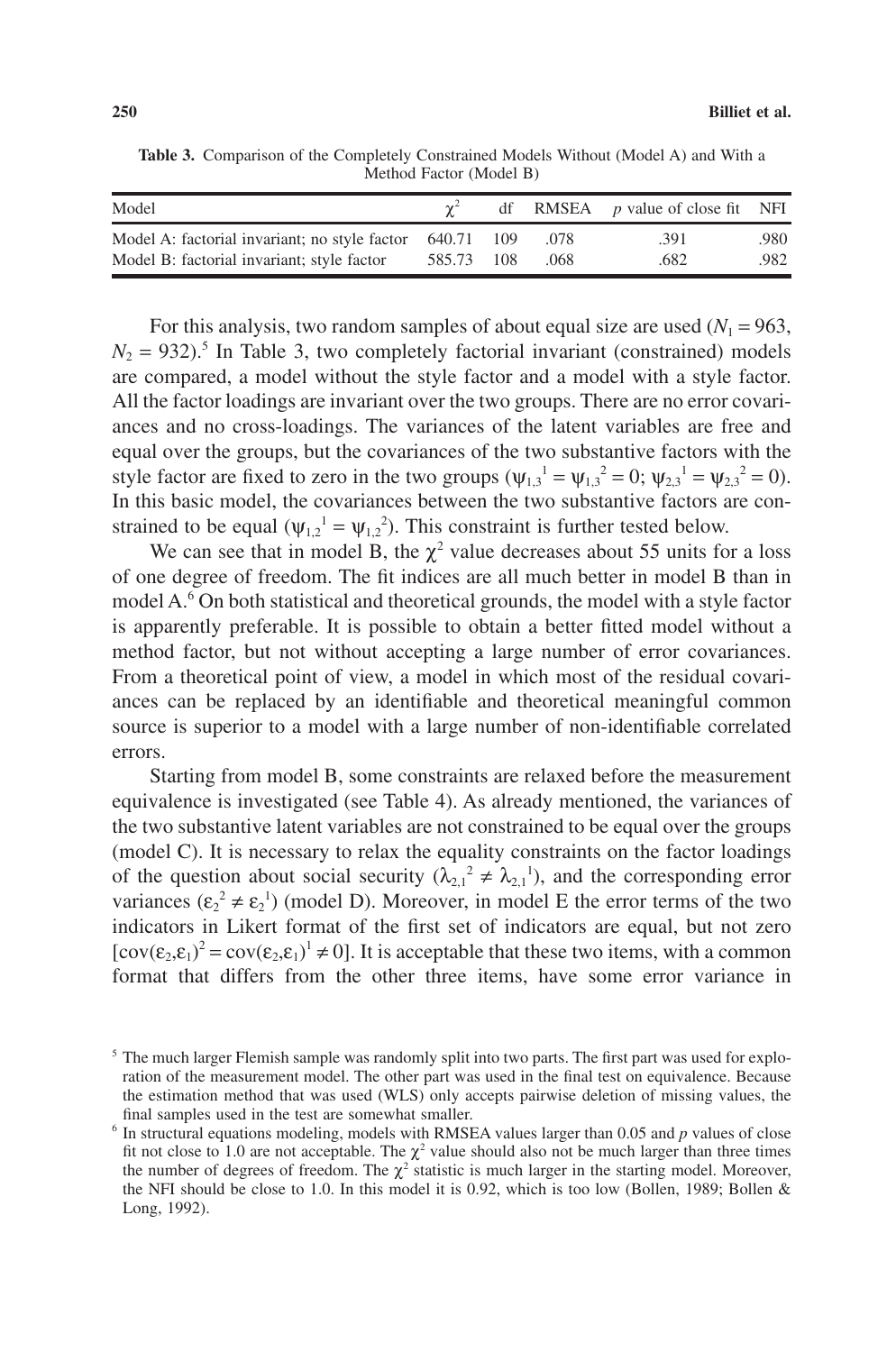| Model                                                                                                                                                                                                                                         | $\chi^2$ | df  | <b>RMSEA</b> | p value of<br>close fit | NFI  | $\Psi_{12}^1(t_{12})^1$ | $\Psi_{12}^2 (t_{12})^2$ |
|-----------------------------------------------------------------------------------------------------------------------------------------------------------------------------------------------------------------------------------------------|----------|-----|--------------|-------------------------|------|-------------------------|--------------------------|
| Model C: $\Lambda^1 = \Lambda^2$ ; $\Theta^1 = \Theta^2$ ;<br>$\Psi_{12}^1 = \Psi_{12}^2$ ; $\Psi_{13}^1 = \Psi_{13}^2 =$<br>$\Psi_{2,3}^{1} = \Psi_{2,3}^{2} = 0$ ; $\Psi_{1,1}^{1} \neq \Psi_{1,1}^{2}$ ;<br>$\Psi_{22}^1 \neq \Psi_{22}^2$ | 512.46   | 106 | .064         | .93                     | .984 | $-.002(-.067)$          |                          |
| Model D: Model C and $\lambda_{21}^2 \neq$<br>$\lambda_{21}^1$ ; $\varepsilon_2^2 \neq \varepsilon_2^1$                                                                                                                                       | 491.13   | 104 | .063         | .95                     | .985 | $-.013(-.532)$          |                          |
| Model E: Model D and<br>$cov(\varepsilon_2, \varepsilon_1)^2 = cov(\varepsilon_2, \varepsilon_1)^1 \neq 0$                                                                                                                                    | 366.45   | 103 | .052         | 1.0                     | .988 | $-.022(-1.175)$         |                          |
| Model F: Model E and<br>$\Psi_{12}^1 \neq \Psi_{12}^2$                                                                                                                                                                                        | 355.46   | 102 | .051         | 1.0                     | .989 | .05(1.96)               | $-.06 (-2.13)$           |

**Table 4.** Step-by-Step Testing of the Models With a Style Factor

common. In the model finally selected, the covariances between the two substantive concepts are not constrained to be equal in the two groups (model F). This model is borderline acceptable  $(RMSEA = 0.051)$ . No improvements of the fit can be made without releasing parameters in a theoretically unsound way.

The measurement part of model F is shown in the upper part of Table 5. Several remarks can be made with regard to this model. The factor loadings of the indicators of attitude toward immigrants are completely invariant over the two groups. The variance of the style factor and all factor loadings are equal and invariant. This means that the six items that measure attitude toward immigrants are equally affected by the method factor, and that this bias is the same in the two cultural groups. As mentioned earlier, we know that the style factor measures acquiescence because it is strongly correlated with the sum of agreements on all indicators of both attitude toward immigrants and political distrust (Billiet & McClendon, 2000, pp. 623–625). The factor loadings on the style factor are low (all about .17), but this is what we expected because we did not primarily want to measure a style factor with these indicators, but rather a substantive concept.

The question about social security (*soc*\_*sec*) has a substantially different loading in the two populations: .58 in the Flemish sample and .29 in the Walloon sample. Clearly, the opinion about splitting the social security system is not useful as an indicator of national identity in Wallonia. It is understandable that the opinion about splitting the social security system has a much weaker relationship with the latent national identity variable in Wallonia than in Flanders. Whereas the Flemish believe that they will take advantage of splitting social security, the Walloons fear a welfare loss in their region, hence the hesitation among the Walloon regionalists about this issue. This difference with regard to the social security issue indicates that the national identity concept is not entirely equivalent in the two regions. In both groups, the four remaining indicators have load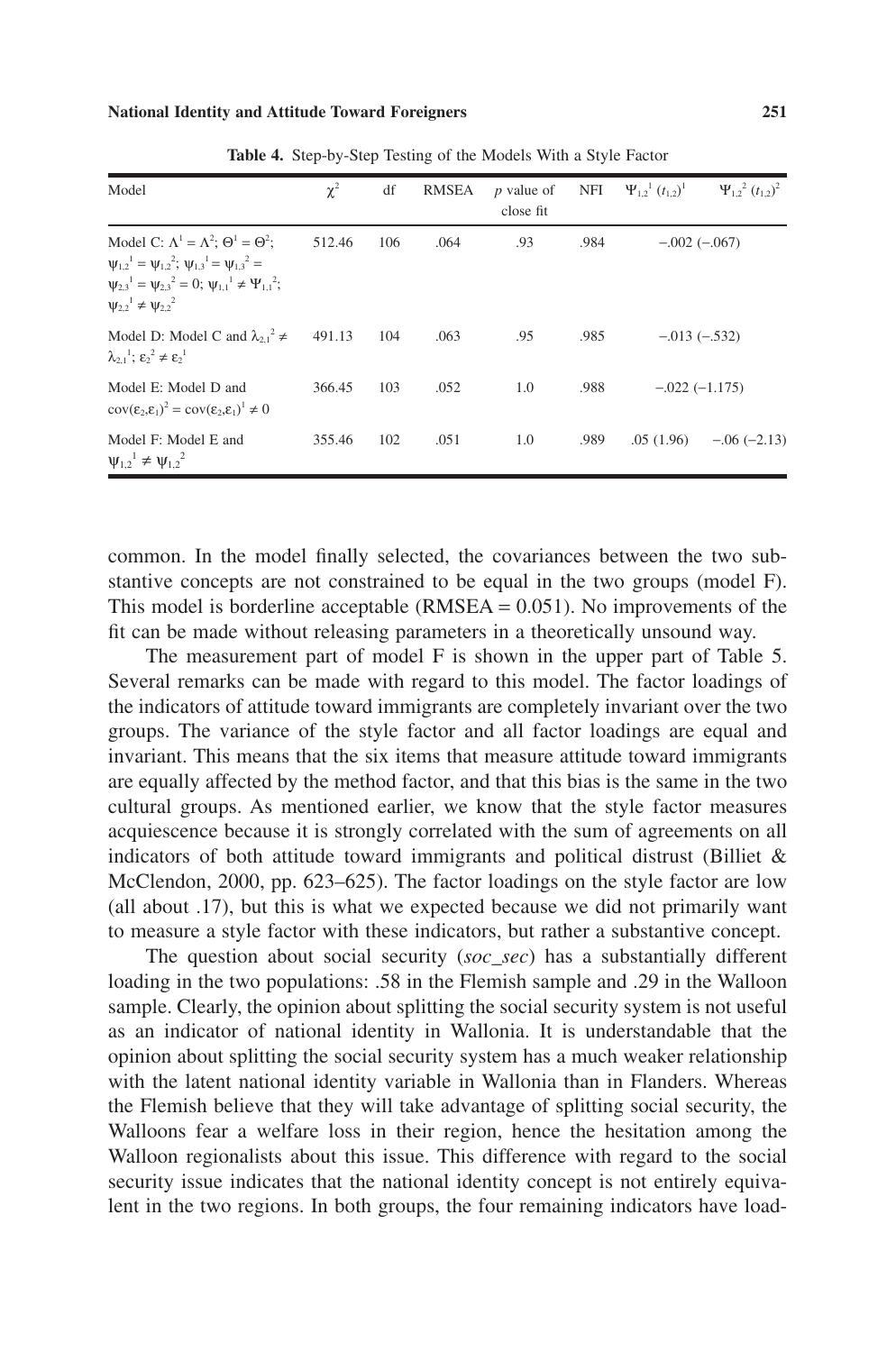ings between .57 and .77, and we may conclude that the measurement of our theoretical concept "national identity" is valid. The standard multiple identity item (*exclus*\_*id*) has the highest value (.77) in both groups.

## *Relationship Between National Identity and Attitude Toward Foreigners*

The measurement model is based on assumptions about the linear relationships between the indicators and the latent variables, as well as between the latent variables themselves. The goodness of fit of the model and the amount of explained variance in the indicators is an indication that this assumption is correct for the indicators. Testing the assumption of linearity for the relation between the two latent variables, national identity and attitude toward foreigners, is more problematic because the kind of relationship (linear or curvilinear) is already presumed by the hypotheses. The intrinsic hypothesis assumes a curvilinear relationship, the negative attitude toward foreigners being weakest in the center of the national identity scale. The social representation hypothesis presumes linear relationships in opposite directions. Therefore, before calculating the correlation between the two latent variables, we must show that the application of a linear model is acceptable.

To inspect the relationship between the two latent variables, we constructed additive scales in which the indicators were weighted on the basis of the information in the measurement model. These additive scales are optimal representations of the latent variables. A visual analysis of the plot of the two variables indicates that the assumption of a curvilinear relationship between attitude toward foreigners and national identity is very improbable. This means that the intrinsic hypothesis is not very likely. A linear relationship seems more probable.

The variances of the two latent variables (constructs) and their covariances (correlations) in the two populations are given in the lower part of Table 5. The variances of the two latent variables are about the same in both regions.

Our hypothesis deals with the covariances (or correlations) between the concepts of national identity and attitude toward foreigners in the two groups. Table 4 shows the final step in which the equal-covariance model (model D:  $\psi_{12}^1 = \psi_{12}^2$ ) is tested against the selected model (model F:  $\psi_{12}^1 \neq \psi_{12}^2$ ). The drop in  $\chi^2$  is about 11 units for a loss of one degree of freedom. The decrease is thus not that large, but it is significant. The correlations between the two substantial variables are statistically significantly different from zero  $(p < .01)$ , have different absolute values, and have signs in opposite directions (see lower part of Table 5). This indicates that the direction of the relationship between the two latent variables is different in the two populations: a positive relation in Flanders and a negative one in Wallonia. This was expected on the basis of the social representation hypothesis.

These correlations are reversed in sign but rather low (.09 in Flanders and -.10 in Wallonia). It can be concluded that the correlations are substantial, albeit rather weak, and that they are in the expected directions: In Flanders, negative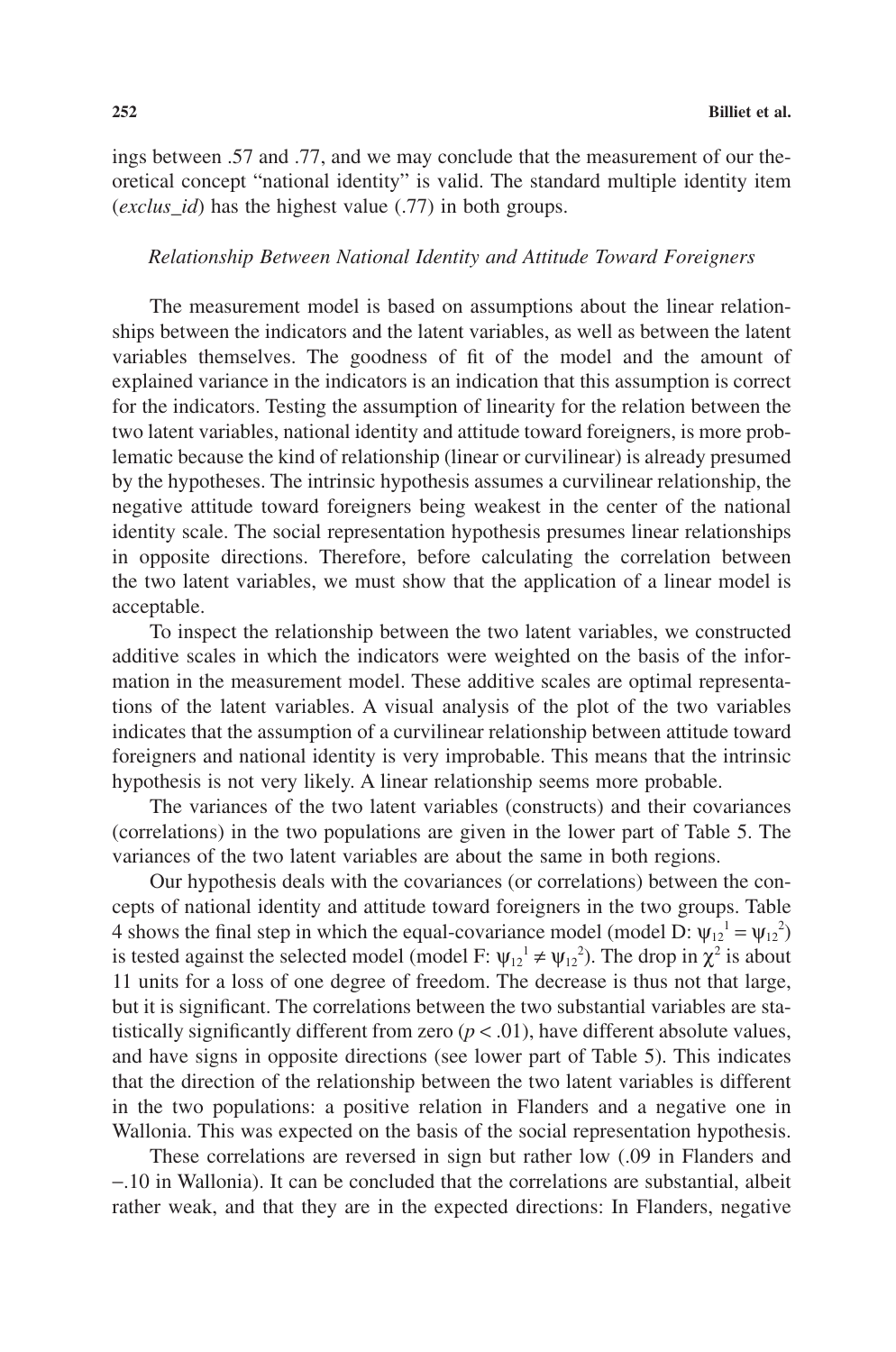| Indicator    |                |               |                | $\Lambda^1$ : Flanders | $\Lambda^2$ : Wallonia                |               |                 |                                |
|--------------|----------------|---------------|----------------|------------------------|---------------------------------------|---------------|-----------------|--------------------------------|
|              |                | NAT_ID        | <b>MIGRANT</b> |                        | <b>STYLE</b><br>$\alpha$ ll<br>fixed) | NAT_ID        | <b>MIGRANT</b>  | <b>STYLE</b><br>(all<br>fixed) |
| 1.           | Independ       | $.57$ (fixed) |                |                        |                                       | $.57$ (fixed) |                 |                                |
| 2.           | Soc sec        | .58(19.33)    |                |                        |                                       | .29(8.58)     |                 |                                |
| 3.           | Decide         | .73(21.76)    |                |                        |                                       | .73(21.76)    |                 |                                |
| 4.           | First id       | .72(21.60)    |                |                        |                                       | .72(21.60)    |                 |                                |
| 5.           | Exclus id      | .77(21.49)    |                |                        |                                       | .77(21.49)    |                 |                                |
| 6.           | Distrust       |               | $.81$ (fix)    |                        | .17                                   |               | .81(fix)        | .17                            |
| 7.           | Employ         |               |                | .78(39.98)             | .17                                   |               | .78 (39.98)     | .17                            |
| 8.           | Culture        |               |                | .74(35.85)             | .17                                   |               | .74 (35.85)     | .17                            |
| 9.           | Prosperity     |               |                | $-.74(-42.16)$         | .17                                   |               | $-.74(-42.16)$  | .17                            |
| 10.          | Enriching      |               |                | $-.75(-38.39)$         | .17                                   |               | $-.75(-38.39)$  | .17                            |
| 11.          | Welcome        |               |                | $-.713(-37.34)$        | .17                                   |               | $-.713(-37.34)$ | .17                            |
|              |                |               |                | Correlations           |                                       |               |                 |                                |
|              |                | NAT ID        | <b>MIGRANT</b> | <b>STYLE</b>           |                                       | NAT ID        | <b>MIGRANT</b>  | <b>STYLE</b>                   |
| NAT ID       |                | 1.0(10.90)    |                |                        |                                       | 1.0(10.59)    |                 |                                |
|              | <b>MIGRANT</b> | .09(1.96)     | 1.0(33.10)     |                        |                                       | $-.10(-2.6)$  | 1.0(31.21)      |                                |
| <b>STYLE</b> |                | .0            | .0             |                        | 1.0(5.09)                             | .0            | $\cdot$         | 1.0(5.09)                      |

**Table 5.** Measurement Model for Attitude Toward Immigrants, National Identity, and Tendency to Agree (Response Style) in the Flemish and Walloon Samples

feelings toward foreigners tend to coincide with a sense of Flemish identity, whereas in Wallonia those feelings tend to coincide with a sense of Belgian identity. However, contrary to expectations, the correlation is not stronger in Flanders.

Previous research has shown that both national identity and attitude toward foreigners are influenced by age and education. Higher educated and younger citizens tend to be more positive toward foreigners (e.g., Billiet & Loosveldt, 1998). In addition, Flemish and Walloon (sub)national feelings are stronger among the higher educated, and in Wallonia also among the younger (Maddens, Beerten, & Billiet, 1994). Thus, in Flanders, people with higher education are both more likely to identify with Flanders rather than Belgium and less likely to feel threatened by foreigners, while at the same time, as shown above, negative attitude toward foreigners increases as identification with Flanders intensifies. This relationship leads us to expect that the correlation between national identity and attitude toward foreigners will increase after controlling for education. We do not expect this in the Walloon population, as the correlations there are in agreement because of the reversed correlation between national identity and attitude toward foreigners.

 $\gamma^2$  = 355.43; df = 102; RMSEA = .051; *p* value of close fit = 1.0; NFI = .989 (*N*<sub>1</sub> = 963, *N*<sub>2</sub> = 932) *Note.* Standardized factor loadings (common metric), correlations between the latent variables (factors), and critical ratios (*t* values) are in parentheses. Non-invariant parameters are in bold.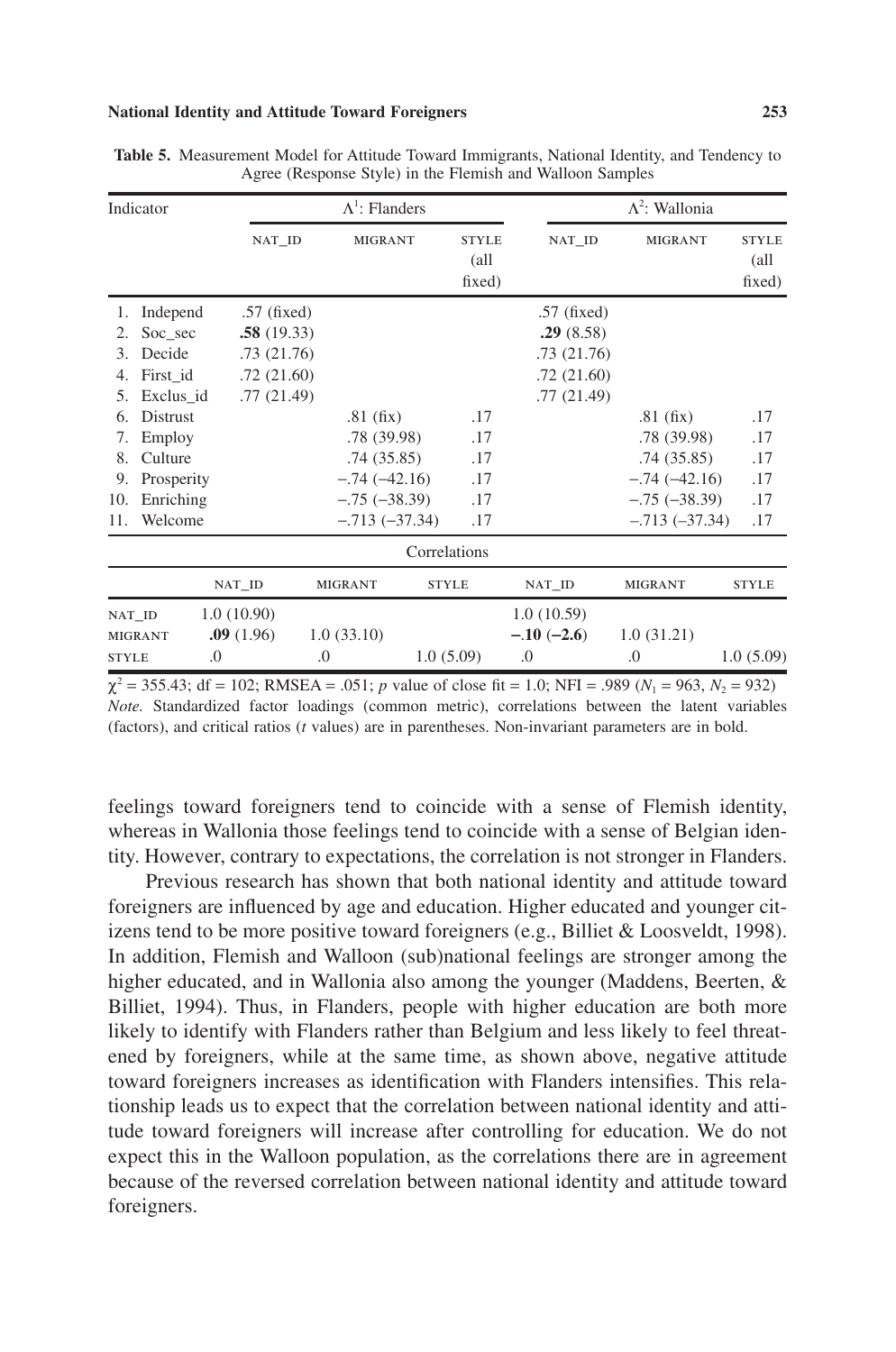| Predictors              |                   | <b>Flanders</b>           |                   | Wallonia             |              |                   |  |
|-------------------------|-------------------|---------------------------|-------------------|----------------------|--------------|-------------------|--|
|                         | NAT ID            | <b>ETHNO</b>              | <b>STYLE</b>      | NAT ID               | <b>ETHNO</b> | <b>STYLE</b>      |  |
| <b>EDUCATION</b><br>AGE | .31(8.33)<br>(ns) | $-.35(-9.0)$<br>.10(2.58) | (ns)<br>.23(3.19) | (ns)<br>$-.31(-8.8)$ | (ns)<br>(ns) | (ns)<br>.26(3.72) |  |
| Correlation             |                   | .17(3.94)                 |                   |                      | $-10(-2.33)$ |                   |  |
| NAT ID-ETHNO            | $(\Psi_{1,2})$    |                           |                   |                      |              |                   |  |

**Table 6.** Relationship Among National Identity, Attitude Toward Immigrants, and Response Style, Controlled for Education and Age

*Note.* Standardized regression coefficients and correlations; *t* values are in parentheses.

As seen in Table 6, these expectations are largely met. The effect parameters (regression coefficients) show that, in Flanders, the higher educated have both a more positive attitude toward foreigners and a stronger identification with Flanders. In Wallonia, age is clearly the more important determinant of national identity, with young respondents substantially more inclined toward the Walloon identity.7 As could be expected, sensitivity to acquiescence increases with age in both populations. It can also be seen that, when both variables are controlled for, we obtain a stronger correlation in Flanders  $(.17)$  than in Wallonia  $(-.10)$ , which is in line with our hypotheses. Clearly, the Flemish correlation was somewhat hidden because of the reverse effect of education on national identity and attitude toward foreigners: Higher education has a positive effect on Flemish identity and a negative effect on ethnocentrism, thus weakening the positive relationship between Flemish identity and ethnocentrism.

# **Discussion and Conclusions**

In countries where citizens must cope with two different nationalities, national identity is often conceived as a bipolar variable, pitting the citizens who exclusively identify with the nation against those who exclusively identify with the subnation. Respondents who are located at the middle of the scale are usually considered to have a multiple national identity. However, our analysis of the 1995 Belgian General Election Survey data indicates that the citizens in the middle tend to have a weak identification with the nation as such, be it Belgium or Flanders/Wallonia. The implication is that the bipolar variable measures not only the direction but also the intensity of national feelings.

For that reason, it can be expected that the respondents at either extreme of the scale will be more negative toward foreigners, assuming that there exists an intrinsic relationship between identification with the national ingroup and contra-

 $\alpha$ <sup>7</sup> The zero relationships between the two background variables and ethnocentrism are difficult to understand, unless these are the result of the introduction of the style factor or the use of a balanced scale. This requires further investigation.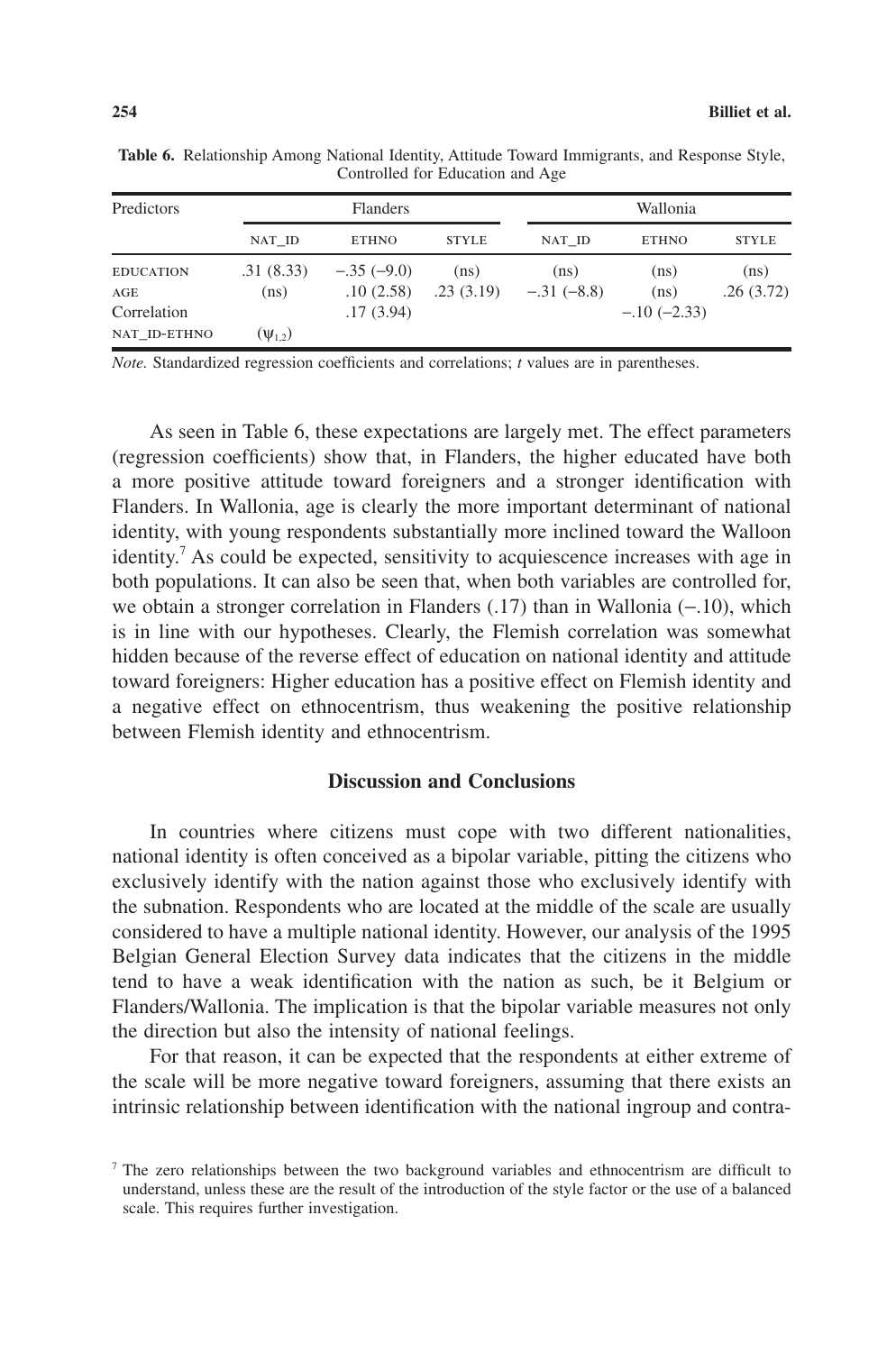identification with the national outgroup (i.e., foreigners). An alternative hypothesis is that the relationship is not intrinsic but dependent on the social representation of the national identity. From this perspective, it is to be expected that an intense identification with a nation that is defined in ethnic-cultural terms will coincide with a more negative attitude toward foreigners, whereas an intense identification with a nation that is defined in civic or republican terms will tend to coincide with a more positive attitude toward foreigners.

The Belgian case lends support to this second hypothesis. On the basis of a structural modeling approach, involving a test of the construct equivalence in the two regions and a control for agreeing-response bias, it was shown that Flemish respondents who strongly identify with Flanders tend to be more negative toward foreigners, whereas those who strongly identify with Belgium tend to be more positive. In Wallonia, a reverse relationship is found: The more the Walloons identify with Wallonia, the more positive their attitude toward foreigners; the more they identify with Belgium, the more negative. In addition, when age and education are controlled for, the relationship is found to be stronger in Flanders than in Wallonia.

The differences in the ways the Belgian, Flemish, and Walloon nations are socially represented offer a plausible explanation for this reversed relationship. The Flemish nation is predominantly represented in ethnic-cultural terms, in the sense that the national identity tends to be viewed as a static cultural heritage that must be defended against outside threats. The Belgian nation, by contrast, is increasingly defined as a civic nation that allows citizens with different cultural backgrounds to live together in harmony. In Wallonia this official vision of the Belgian nation is partly thwarted by the fact that the extreme right party, albeit small, explicitly plays the Belgian card and defines Belgium in ethnic-cultural terms. At the same time, Wallonia is predominantly portrayed as a civic nation. The fact that there is not such a clear distinction between the ways the nation and the subnation are socially represented in Wallonia helps to explain why the relationship between the bipolar national identity variable and attitude toward foreigners is weaker in that region.

Our findings obviously do not provide conclusive evidence that the relationship between national identity and attitude toward foreigners is determined by the representation of the nation. We can only argue that this is a plausible explanation for the pattern found in the Belgian data. A decisive test of the hypothesis would require a more comparative approach involving a wider range of cases. Another issue for further research concerns the causal connection between national identity and attitude toward foreigners. It could be argued that national identity is the more deep-seated attitude that determines attitude toward foreigners, which would imply that a change in the presentation of the nation will influence attitude toward foreigners among the group of those who identify with the nation. On the other hand, assuming that identification with the nation is more volatile in a multinational context, it can also be hypothesized that national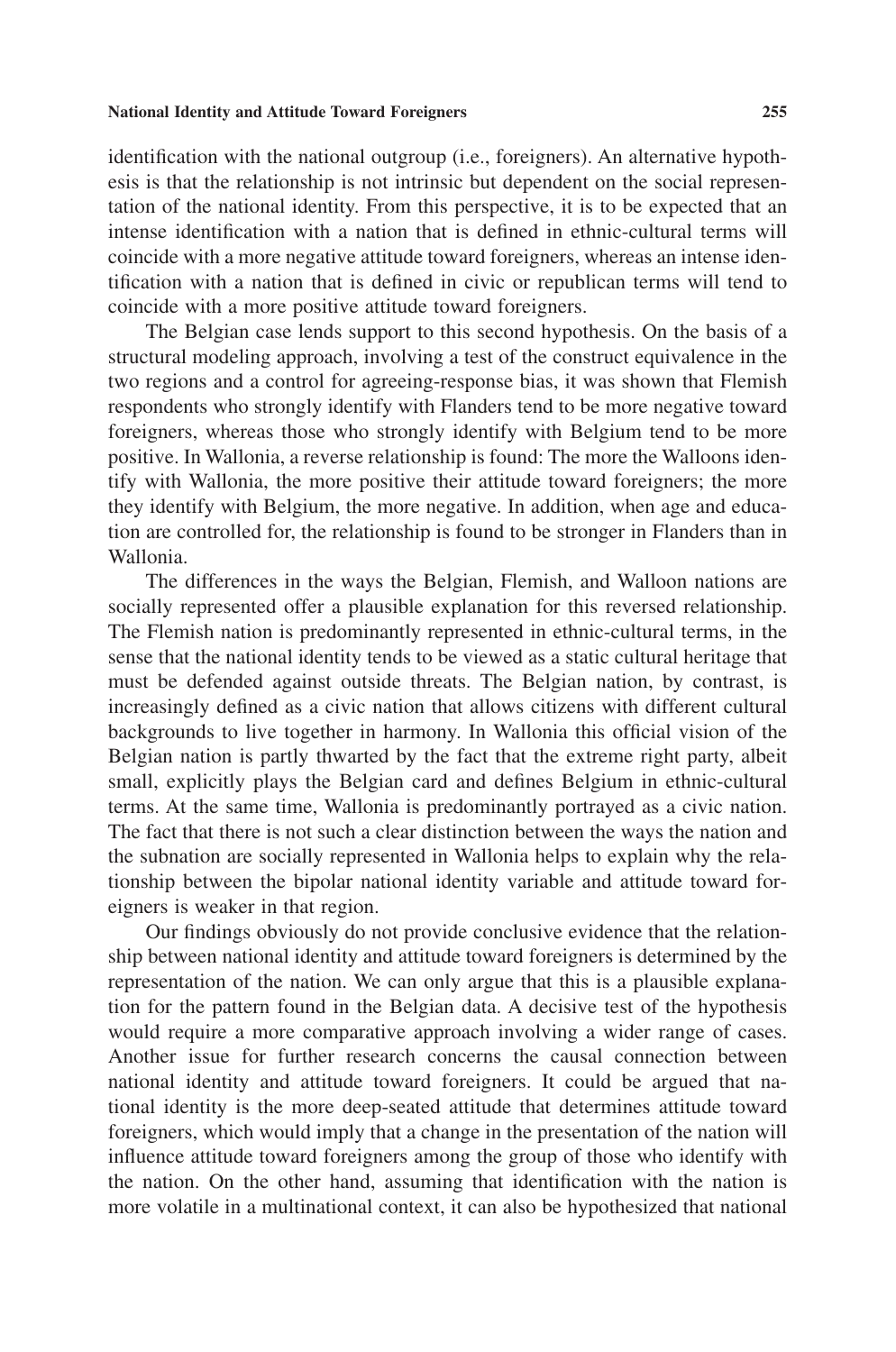identity is causally preceded by attitude toward foreigners. This would mean that citizens will choose the nation whose representation matches their values, and that a change in the presentation of the nation will cause a shift in the national allegiances of the citizens.

## **ACKNOWLEDGMENTS**

The data and tabulations used here were made available by the ISPO-PIOP Centres for Electoral Research, established by the Federal Services for Technical, Cultural and Scientific Affairs. The data were originally collected by Jaak Billiet, Marc Swyngedouw, Ann Carton, and Roeland Beerten (ISPO) and André-Paul Frognier, Anne-Marie Aish-Van Vaerenbergh, and Serge Van Diest (PIOP). We thank the anonymous reviewers for their valuable remarks and suggestions that have considerably improved the paper. Correspondence concerning this article should be sent to Jaak Billiet, Department of Sociology, K.U. Leuven, E. Van Evenstraat 2B, 3000 Leuven, Belgium. E-mail: jaak.billiet@soc.kuleuven.ac.be

# **REFERENCES**

- Billiet, J., & Loosveldt, G. (1998). De houding tegenover migranten en het stemgedrag in Vlaanderen. Evolutie tussen 1989 en 1995 en een verklaringsmodel. In M. Swyngedouw, J. Billiet, A. Carton, & R. Beerten (Eds.), *De (on)redelijke kiezer. Onderzoek naar de politieke opvattingen van Vlamingen. Verkiezingen van 21 mei 1995* (pp. 95–117). Leuven: Acco.
- Billiet, J., & McClendon, J. (2000). Modeling acquiescence in measurement models for two balanced sets of items. *Structural Equation Modeling*, *7*, 608–628.
- Bollen, K. A. (1989). *Structural equations with latent variables.* New York: Wiley.
- Bollen, K. A., & Long, J. S. (1992). Tests for structural equation models. *Sociological Methods and Research*, *2*, 123–131.
- Brewer, M. B., & Miller, N. (1996). *Intergroup relations.* Buckingham, UK: Open University Press.
- Brown, D. (1999). Are there good and bad nationalisms? *Nations and Nationalism*, *5*, 281–302.
- Byrne, B. M., Shavelson, R. J., & Muthén, B. (1989). Testing for the equivalence of factor covariance and mean structures: The issue of partial measurement invariance. *Psychological Bulletin*, *105*, 456–466.
- Jöreskog, K. (1990). New developments in LISREL: An analysis of ordinal variables using polychoric correlations and weighted least squares. *Quality and Quantity*, *24*, 387–404.
- Jöreskog, K., & Sörbom, D. (1993a). *LISREL 8 user's reference guide.* Chicago: Scientific Software International.
- Jöreskog, K., & Sörbom, D. (1993b). *New Features in PLELIS2.* Chicago*:* Scientific Software International.
- Maddens, B., Beerten, R., & Billiet, J. (1994). *O dierbaar België? Het natiebewustzijn van Vlamingen en Walen.* Leuven: ISPO/SOI.
- Maddens, B., Billiet, J., & Beerten, R. (2000). National identity and the attitude towards foreigners in multi-national states. *Journal of Ethnic and Migration Studies*, *26*, 45–60.
- Moral, F. (1998). *Identidad regional y nacionalismo en el estado de las autonomías.* Madrid: Centro de Investigaciones Sociológicas.